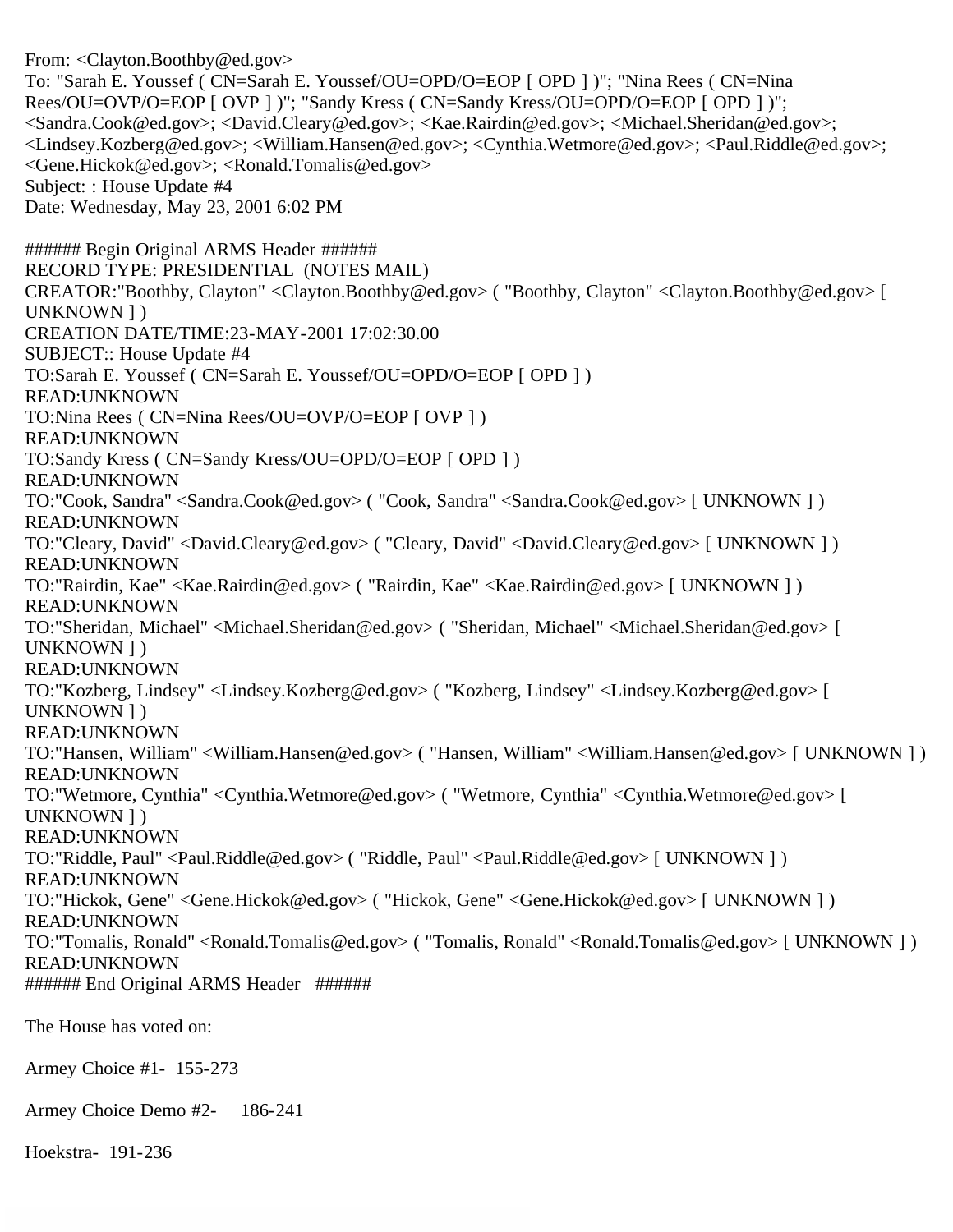Norwood- 246-181

Akin- Voice

Stern- 361-61

Trafficant- 415-9

Brady- Voice

Mink- Voice

Wamp/Ethridge- Voice

Hilleary- Voice

Velazquez- Voice

Working on Kirk, Hoeffel, Cox then final passage around 6.

Sec Paige will be attending a press conf. with leadership right after final passage.

Clay Boothby Office of Legislation and Congressional Affairs U.S. Department of Education Ph: 401-0200 FX: 401-1438

 - att1.htm ATT CREATION TIME/DATE: 0 00:00:00.00 File attachment <P\_GM832004\_OPD.TXT\_1>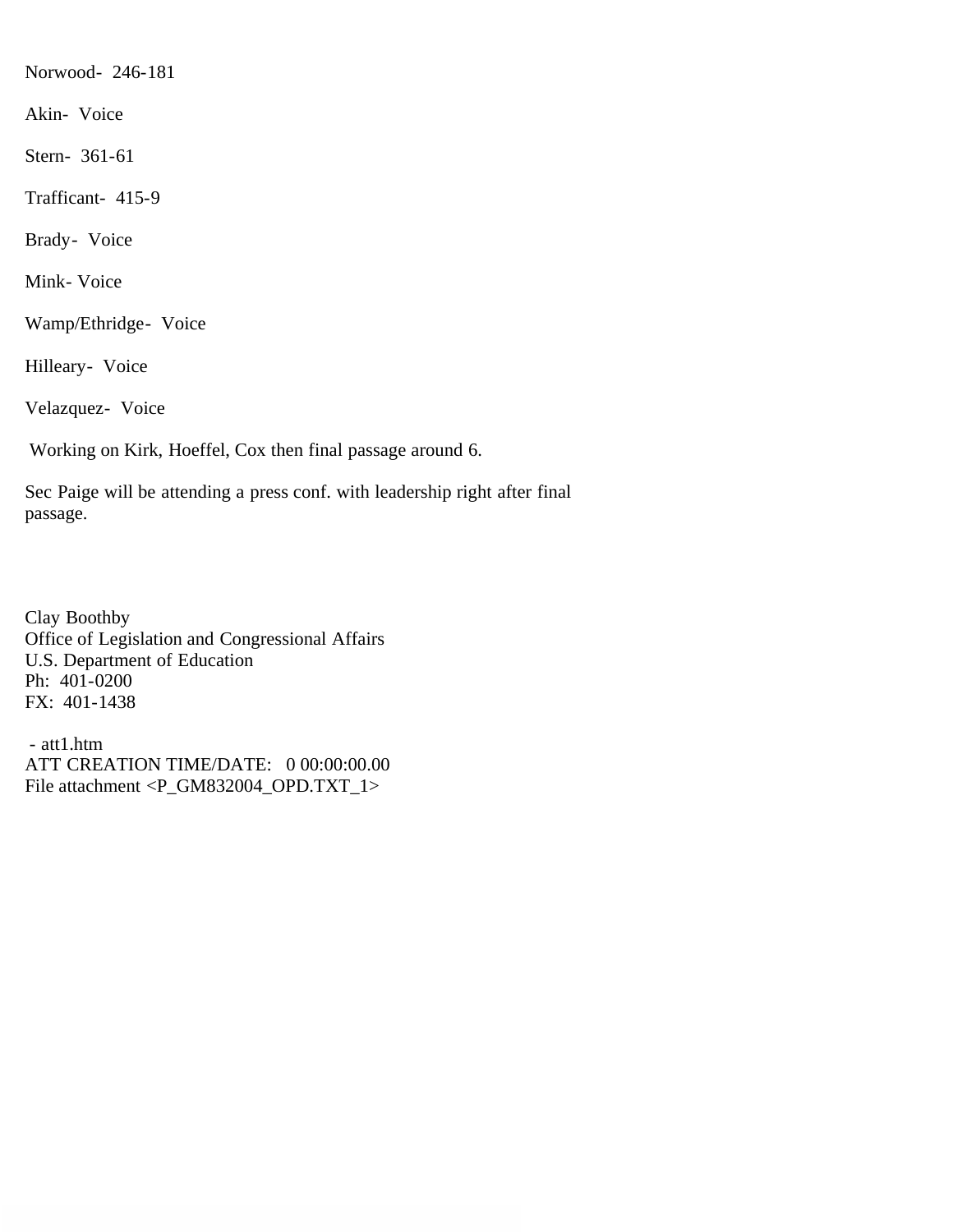## **The following document is attachment P\_GM832004\_OPD.TXT\_1**